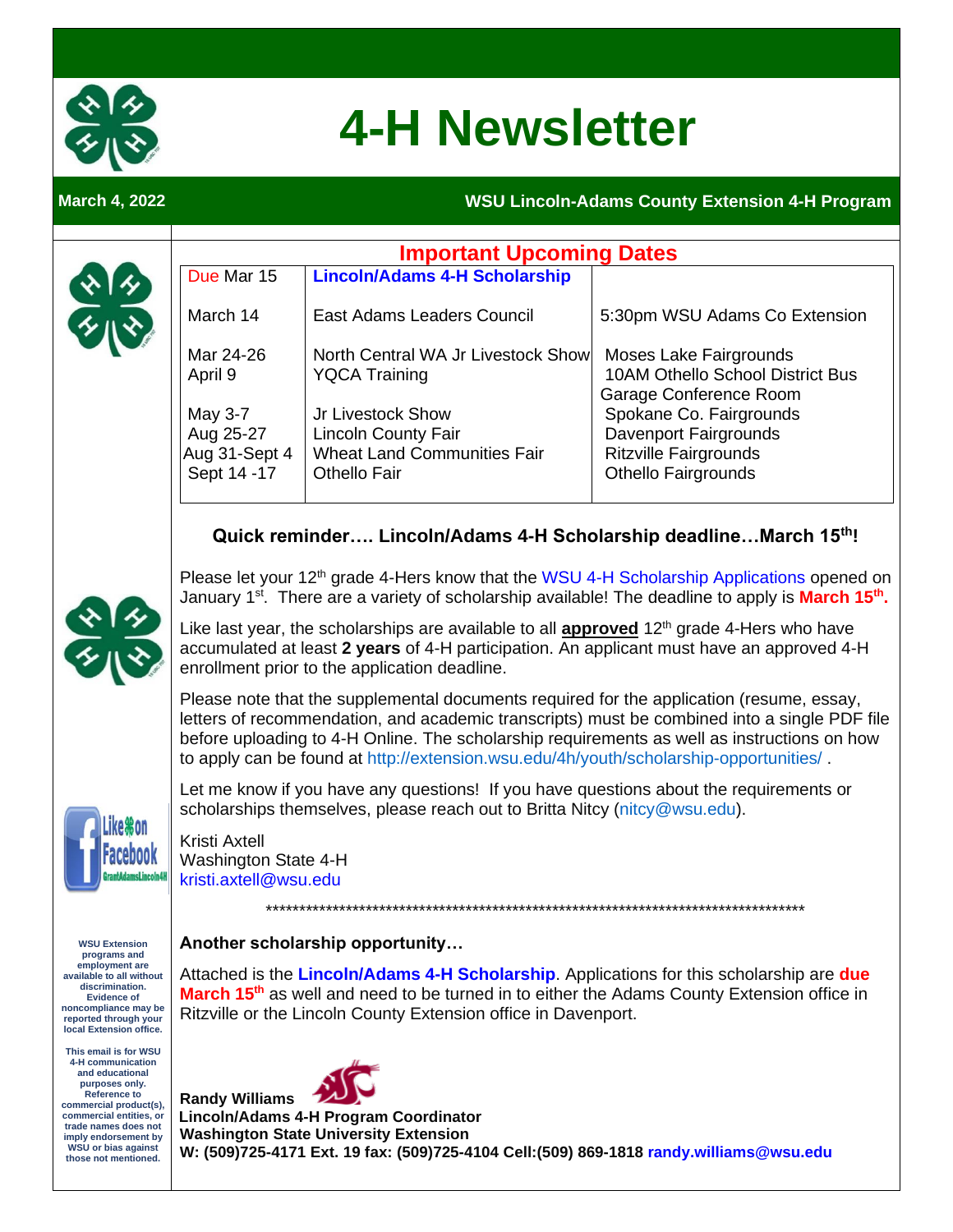

#### **Lincoln-Adams 4-H Horse ID Forms**



#### **REMINDER: CURRENT HORSE ID FORMS MUST BE ON FILE for all 4-H Horsemanship Project Members. Deadline on April 1st .**

Send to: Lincoln-Adams 4-H Horse Program, WSU Extension, 205 W Main Ave, Ritzville, WA 99169 **email: julie.hartz@wsu.edu OR**

Login to your profile on [https://wa.4honline.com](https://wa.4honline.com/) , click on the Animals/Livestock tab at the top of the page of your profile, select "Horse" and Add Animal. Complete the online questions and UPLOAD PDF file of your completed Lincoln-Adams 4-H Horse ID Form.



Getting Your YQCA Instructor-Led Training Certification

**The 2022 YQCA Instructor-Led Training** will be offered for Othello Fair Kids, Saturday morning **April 9th, @ 10AM**.

**Attentio**n: 4-H Leaders of Youth 4-H members that plan to exhibit and sell ANY market animal at the **2022 Othello Community Fair**. The Othello Fair Livestock Committee has mandated that all 4-H members must be current with their **YQCA Certification**.

Please share this announcement of a **YQCA Instructor-Led training** on **Saturday morning April 9th , 10AM** and the **"Getting your YQCA ILT Certification"** attachment.

**YOU MUST register and pay online** in order to attend the training. The cost for the Inperson Instructor-Led Training is \$3. You will pay when you register online after April 1<sup>st</sup>.

**Remember:** If you are unable to attend the schedule date, you can complete the training online **(\$12 online fee)**.

Courses will begin promptly at **10AM** and run for approximately 1 hr. 15 minutes and will be held at the **Othello School District Bus Garage Conference Room**, 2040 S. Broadway Avenue, Othello.

Respectfully,

Randy Williams





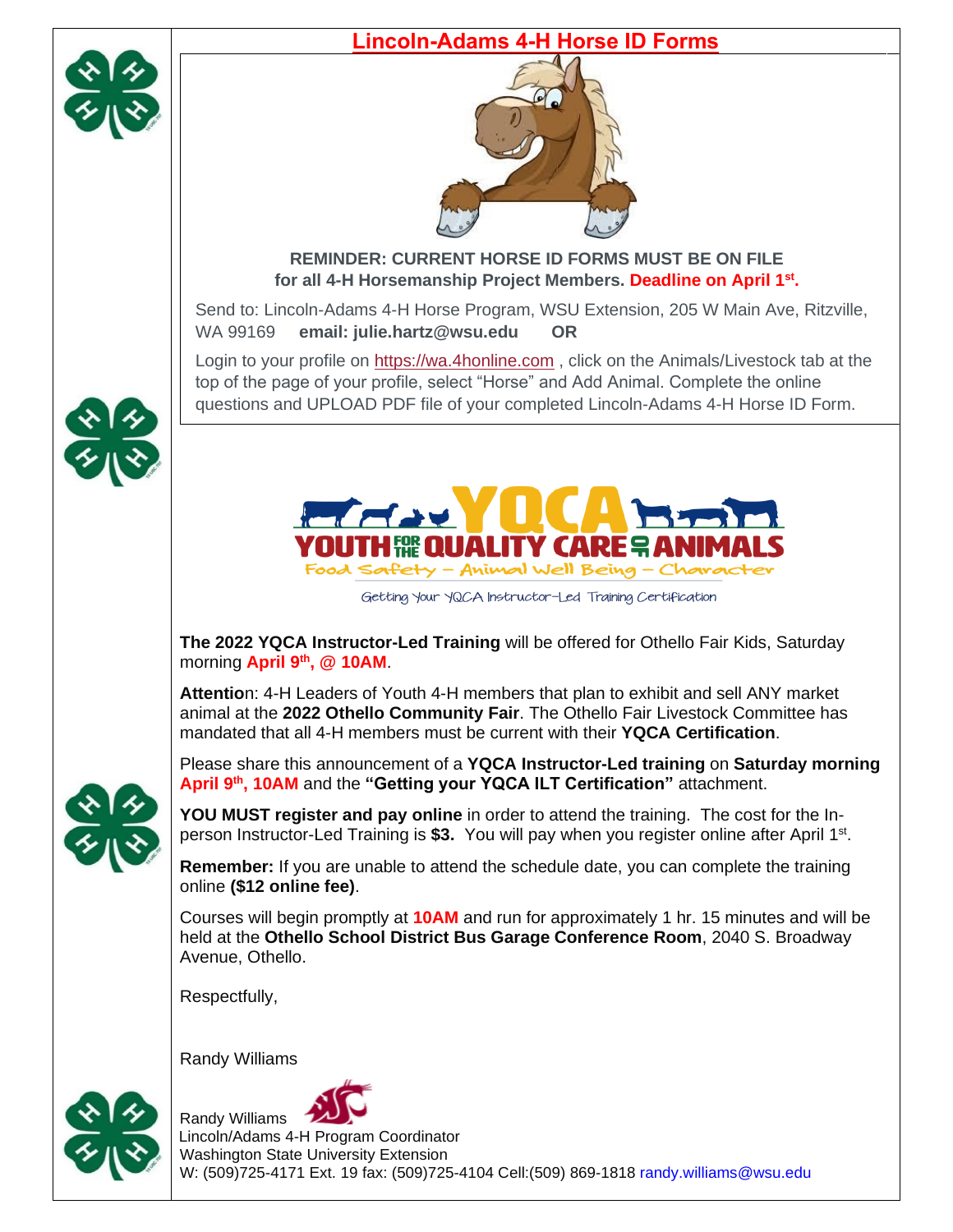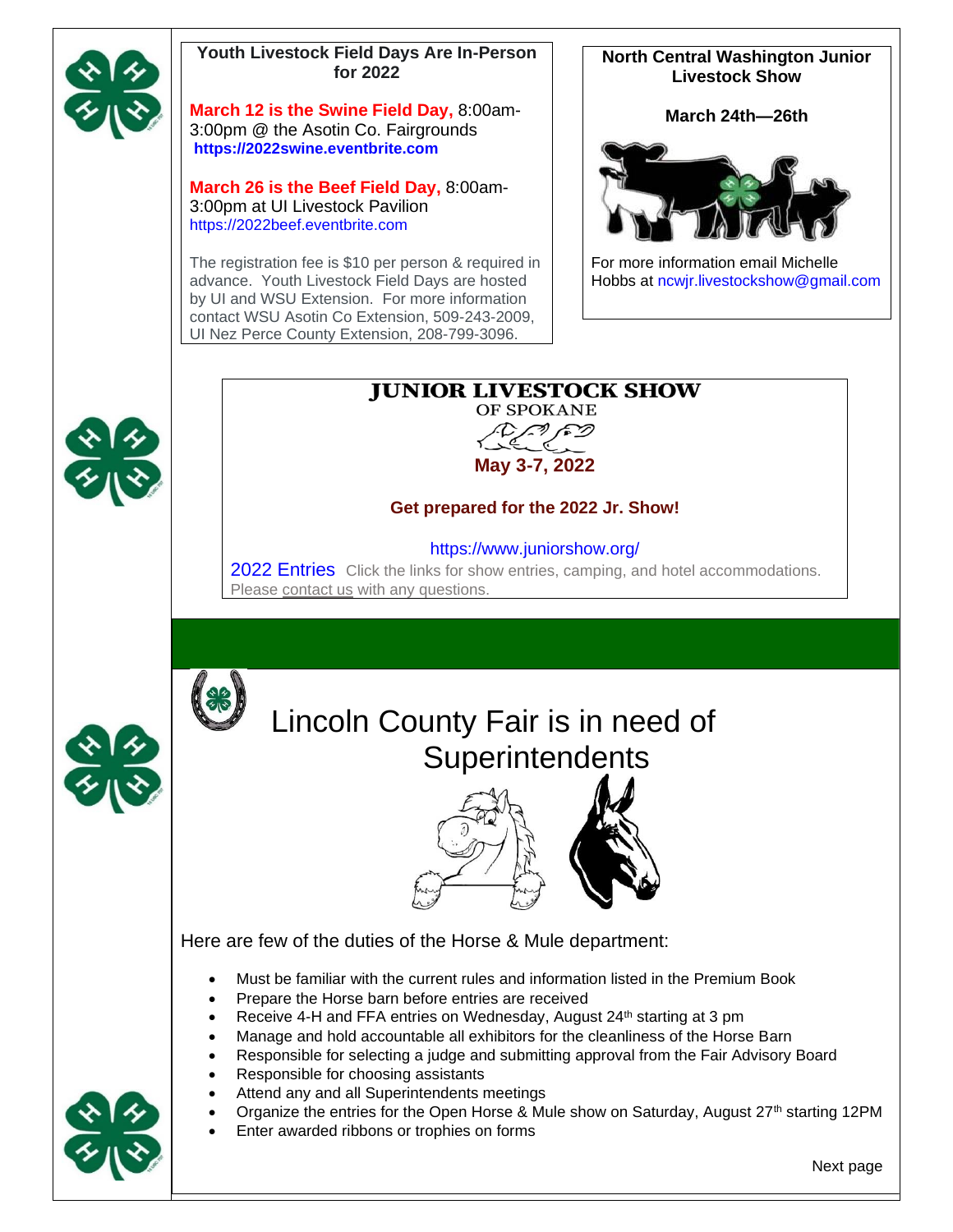

## <u>ବାର ବାର ବାର ବାର ବାର ବାର ବାର ବାର ବାର ବାର</u><br>ଏହା ତାର ତାର ତାର ତାର ତାର ତାର ତାର ତାର ତାର

Here are few of the duties for 4-H Record Books department:

- Must be familiar with the current rules & information in the Premium Book
- Know the 4-H Rules for Record Books
- Record books will be turned in for judging on July 30<sup>th</sup>, by 5:00pm at the County Fair Office. No Exceptions.

If you are interested in this volunteer opportunity, please contact the Lincoln County Fair office at 509-725-5161 or [dawn@lincolncountywafair.com](mailto:dawn@lincolncountywafair.com)

#### **Winter Care for Backyard Chickens Adapted from Douglas B. Gucker, Illinois Extension**

Winter begins challenges to the small flock chicken owner. There are issues that need to be solved: keeping the water from freezing, preventing the birds from getting frostbite, and maintaining egg production



Chickens need a dry, draft-free, and well-ventilated building to stay healthy and productive. Winterize your coop by:

- Placing 6-12 inches of dry bedding on the floor
- Checking for drafts
- Adding insulation to the roof and walls
- Making sure windows and doors are tight fitting and secure
- Making sure you have proper ventilation. A roof vent and a partially open window will do the trick **Water**

Chickens need access to water at least every 10 hours, day and night. Prevent water from freezing by installing a heater in the waterer or by using heated a water bowl. When using heaters or heated bowls, make sure the electrical cords and connections are off the floor and not accessible to the chickens. Check daily for water spills and leaks since these can cause increased moisture in the coop and health issues.

#### **Feed**



Your chickens will need more food in the winter to stay warm. Feed a good, balanced diet. You might consider allowing your birds to eat free choice. Chickens will adjust their eating according to the temperature. Another option to free-choice feeding is to scatter high energy feed like grains or oilseeds in the evening in the coop. This will encourage the birds to be active and forage through the litter for their feed. Also, this foraging activity will help to turn over the litter and keep the birds from pecking each other.

#### **Frostbite**

Chickens with large combs or wattles are more susceptible to frostbite. For small flocks, applying petroleum jelly to large wattles and combs will reduce the chance for frostbite. Remove snow from chicken runs or scatter straw to protect their feet.

#### **Light & egg laying**

Chickens need 14-16 hours of light to encourage egg-laying. Hanging a 60-watt incandescent light or an 800-lumen equivalent lamp with a downward-facing reflector at seven feet above the floor will provide sufficient light for 200 square feet of coop floor area.

#### **Washington State 4-H - WSU** [Tuesday Newsletter](http://extension.wsu.edu/4h/news/)



**WSU Extension - 4-H Youth Development** publishes a weekly newsletter that announces events and news around the state and in the 4-H world.

- Practice Horse Judging Contest Now Available!
- 4-H Shooting Sports News > Updated with New Training Opportunities
- State Horse Bowl Contest is April 30th Introduction Zoom on Friday, March 11th!

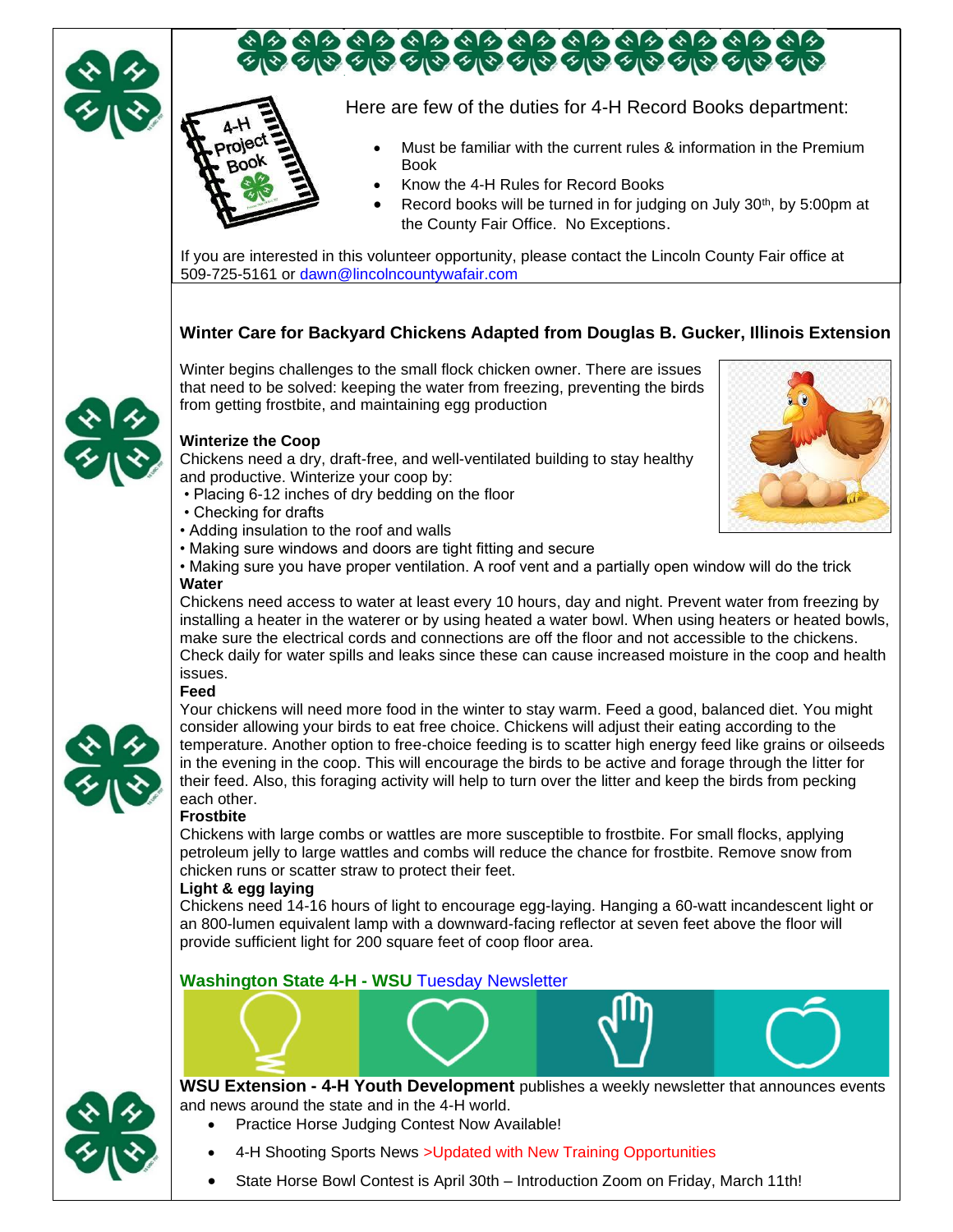

### **Announcements**

#### **Annual Animal Ownership Dates for Lincoln County Fair**

- March 1 Market Steer Ownership Date<br>April 1 Horse Ownership Certificates
- April 1 Horse Ownership Certificates are Due<br>May 1 Non-Sale Dairy Ownership Certificates
	- Non-Sale Dairy Ownership Certificates are Due
- June 1 Market Swine Ownership Date
- June 15 Market Sheep Ownership Date July 8 Market Goat Ownership Date
- July 30 Poultry Ownership Date
- July 30 Rabbit Ownership Date
- July 30 4-H Demonstrations, Record Books and Educational Posters

#### **Annual Animal Ownership Dates for Wheat Land Communities Fair**

- March 1 Market Steer Ownership Date
- April 1 Horse Ownership Certificates are Due
- June 1 Market Swine Ownership Date<br>July 1 Market Sheep Ownership Date
- Market Sheep Ownership Date
- July 1 Market Goats Ownership Date
- July 15 Rabbits Ownership Date
- July 15 Poultry Ownership Date



#### \_\_\_\_\_\_\_\_\_\_\_\_\_\_\_\_\_\_\_\_\_\_\_\_\_\_\_\_\_\_\_\_\_\_\_\_\_\_\_\_\_\_\_\_\_\_\_\_\_\_\_\_\_\_\_\_\_\_\_\_\_\_\_\_\_\_\_\_\_\_\_ **Annual Animal Ownership Dates for Othello Fair**

- April 30 Market Steer Ownership Date May 1 Non-Sale Dairy Ownership Certificates are Due June 12 Llama Ownership Date June 15 Market Swine Ownership Date June 15 Market Sheep Ownership Date July 8 Market Goat Ownership Date
- July 15 Poultry Ownership Date
- July 15 Rabbit Ownership Date
- 

**Sterling Background Check for Volunteers!** A **very important** task for you to take care of to maintain your status as a Certified Adult 4-H Volunteer in Lincoln and Adams County! **Your Background Check must be complete before approved in 4-H Online. All** 4-H Adult Volunteers must complete a Background Check every **three years.**

Create **Background Check** information & follow the Sterling link is: [https://app.sterlingvolunteers.com](https://app.sterlingvolunteers.com/) If it asks for a **GOOD DEED CODE** use **Crapm4S**. If not don't worry.



**Club Officer Duties & Resources Packets** The **[4-H Club Officer Packets](https://extension.wsu.edu/4h/for-clubs/)** include valuable information for club members as well as club officers. **Club Packets: [President](https://extension.wsu.edu/4h/documents/2017/11/4-h-club-packet-president.pdf/) [│Vice President](https://extension.wsu.edu/4h/documents/2017/11/4-h-club-packet-vice-president.pdf/) [│Secretary](https://extension.wsu.edu/4h/documents/2017/11/4-h-club-packet-secretary.pdf/) [│Reporter](https://extension.wsu.edu/4h/documents/2017/11/4-h-club-packet-reporter.pdf/) [│Treasurer](https://s3.wp.wsu.edu/uploads/sites/2082/2019/09/4-h-club-treasurers-book.pdf)[│4-H Treasurer's Handbook Leader's Guide](https://pubs.extension.wsu.edu/4h-leaders-guide-to-handling-funds-in-the-4h-youth-development-program)** 

**Enrollment Help Guides on our State 4-H Website.** Downloaded **[Member Resources](http://extension.wsu.edu/4h/member-resources/)**

**Family Enrollment Help Guide [\(2021/2022\)](https://s3.wp.wsu.edu/uploads/sites/2050/2021/02/Family-Enrollment-2.0_FINAL_02.18.21.pdf)** (Updated 09.27.2021) **[Glossary](https://s3.wp.wsu.edu/uploads/sites/2050/2021/09/Glossary-of-Terms.pdf) of Terms** (2020/2021) **Frequently Accessed Information: 4-H Policies and [Procedures](https://s3.wp.wsu.edu/uploads/sites/2050/2020/09/EM0758_4H-Policies-and-Procedures_FINAL_09.30.2020.pdf) Manual (**2020/2021) Go to **4-H Online** Enrollment site: **[https://v2.4honline.com](https://v2.4honline.com/)**

**Information for Volunteers and 4-H Club Volunteer Leaders**

**4-H Online 2.0 Enrollment: Start of the New 4-H Enrollment Year is** October 1 thru July 31. The 4-H year begins October 1 and ends September 30. Youth who have reached their 5th birthday before October 1 of the current 4-H year through youth who have not reached their 19th birthday before October 1 of the current 4-H year are eligible to enroll in a 4-H club. Enroll in 4-H using the **[https://v2.4honline.com](https://v2.4honline.com/)**. Please use Google Chrome or Firefox Web Browser for best result.



#### **Report Your Volunteer Hours Each Month**

Volunteer hours are due each year by October 1. If you are a volunteer leader, you need to log your volunteer hours at [https://volunteers.cahnrs.wsu.edu/logon.aspx.](https://volunteers.cahnrs.wsu.edu/logon.aspx) Your user's name will be either your last name only or your first & last name with a space in between. The password is password! (Don't forget the exclamation point). If you are unable to log in to the volunteer database, or if you have